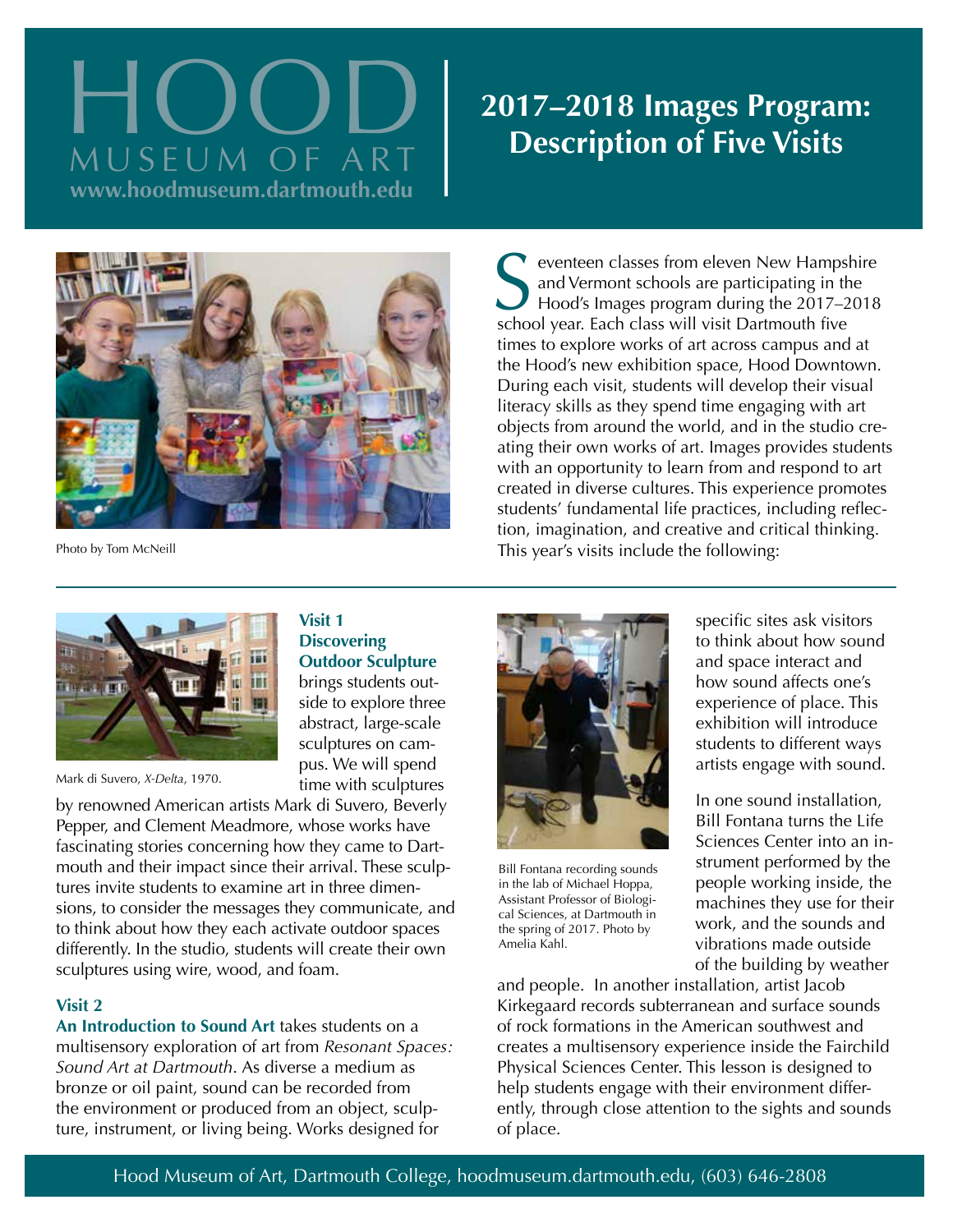

Images students participating in the 2016 archaeology lesson. Photo by Rob Strong.

#### **Visit 3 Learning to Think Like an Archaeologist:**

During their third Images lesson, students will engage in a variety of activities to learn about the life of children in ancient Greece, material culture, and archaeology. How do archaeologists use spatial information, both vertical and horizontal,

to reconstruct the past? And what does the past tell us about the present? Students will learn about the methods of excavation in a simulated dig and practice mapping, measuring, object description, and drawing in order to make connections between the artifacts found and their implications regarding their culture of origin. Students will also learn about the roles conservators and curators play in the preservation and presentation of material culture in museums.



José Clemente Orozco, *Coming of Quetzalcoatl*, from *The Epic of American Civilization*, 1932–34

# **Visit 4 The Orozco**

**Mural** lesson takes students across the Green to Dartmouth's treasured mural by José Clemente Orozco. Called *The Epic of American Civiliza-*

*tion*, this enormous mural fills the walls of the Orozco Room in Baker-Berry Library with an epic narrative of American civilization told from the artist's point of view. Boldly painted and dramatically composed, each panel invites viewers to consider a range of themes connected to the dual experiences of indigenous and European peoples of this continent. Through careful looking and small group discussion, students will learn how to interpret some of these panels, and back in the studio they will experiment with the same fresco techniques Orozco used to create this national historic landmark.



### **Visit 5**

**Tall Vessels** What will it be like to walk through a gallery filled with hand-built, six- foot-tall porcelain vessels? Born and raised in Hong Kong, New York-based artist Sin-ying Ho is interested in the intersection between Eastern and Western cultures. Using centuries-old traditional ceramic making techniques developed in Jingdezhen, China, Sin-ying creates intricately detailed porcelain sculpture that combines traditional fine- line cobalt painting with contemporary digital decal printing. These enormous forms will inspire wonder and curiosity in ArtStart students. Students will learn about different ceramic techniques as well as how Sin-ying's work reflects the complexity of contemporary global culture.

Sin-ying Ho *Temptation: Life of goods No.1*